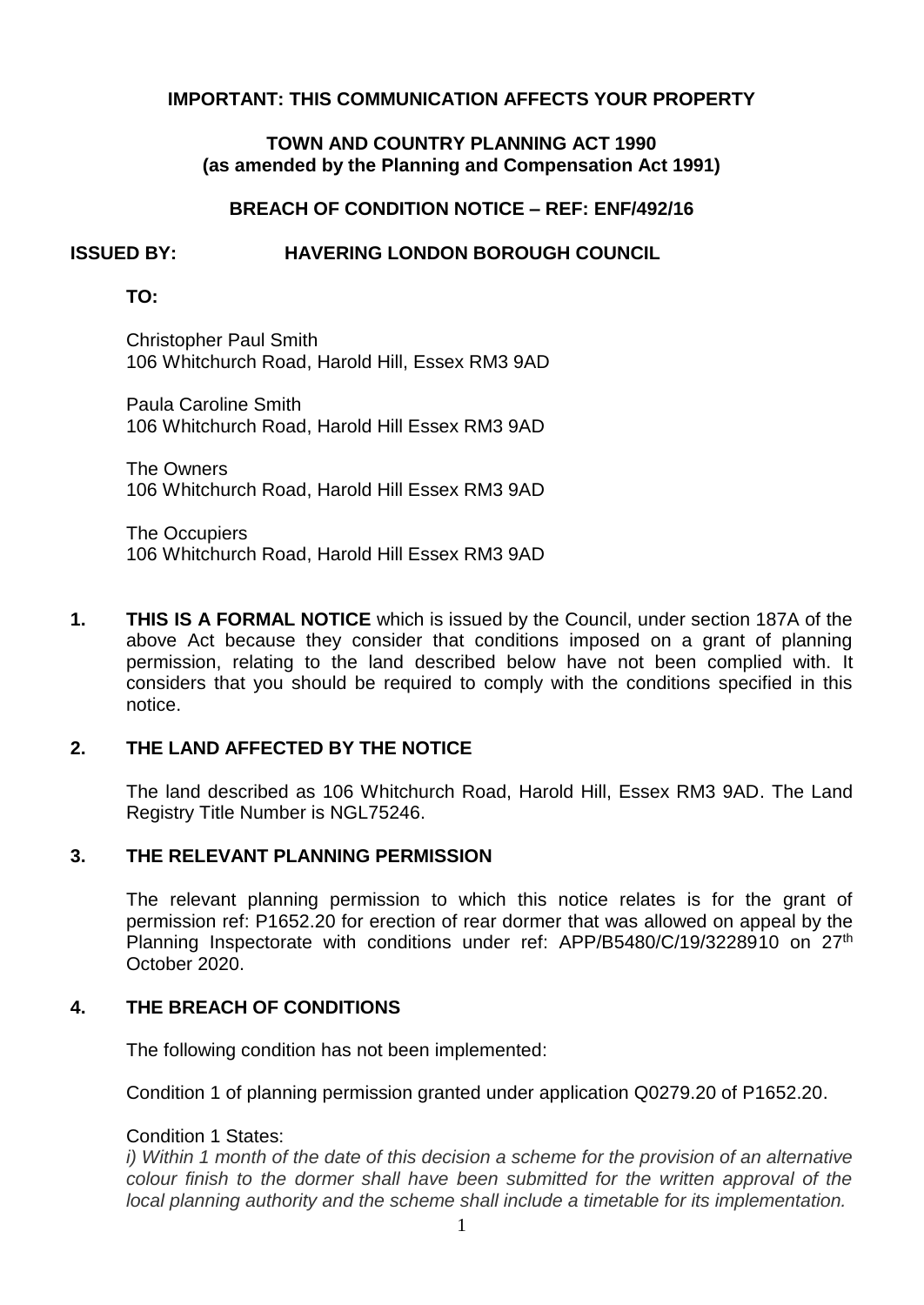**The submitted details with respect to the samples for the alternative colour finish to the dormer window, the Local Planning Authority would support Anthracite Grey as an appropriate chosen colour finish and the suggested timetable for its accordance to the details and information provided. The condition is however only discharged in part at this stage as the development is required to be carried implementation is acceptable and subject to other conditions being similarly acceptable, the development could commence, implemented and completed in out in accordance with the agreed details.** 

 **confirmation that a condition attached to the planning permission has been Having completed the development then you are required to request written complied with.** 

# **5. THE FOLLOWING ACTIVITIES ARE TO BE CARRIED OUT TO SECURE COMPLIANCE WITH THE CONDITIONS**

## **Notice Requirements:**

That a Breach of Condition Notice be issued and served to require that:

 As the person responsible for the breach of condition specified in section 4 of this notice, you are required to comply with the stated conditions by taking the following steps:

 1. Replace the boards on both sides and on the elevation facing the rear garden with Anthracite Grey as the colour finish; OR

 2. Paint both sides and on the rear elevation facing the rear garden with Anthracite Grey as the colour finish.

### **Time for compliance:**

**SIX WEEKS from the effective date of this notice, beginning with the day on which the notice is served on you.** 

# **6. WHEN THIS NOTICE TAKES EFFECT**

 This notice takes effect **immediately** it is served on you or you receive it by postal delivery.

Dated: 13th May 2022

Parid Colind

**David Colwill Position:** Team Leader Planning Enforcement and Appeals **Authorised Officer**